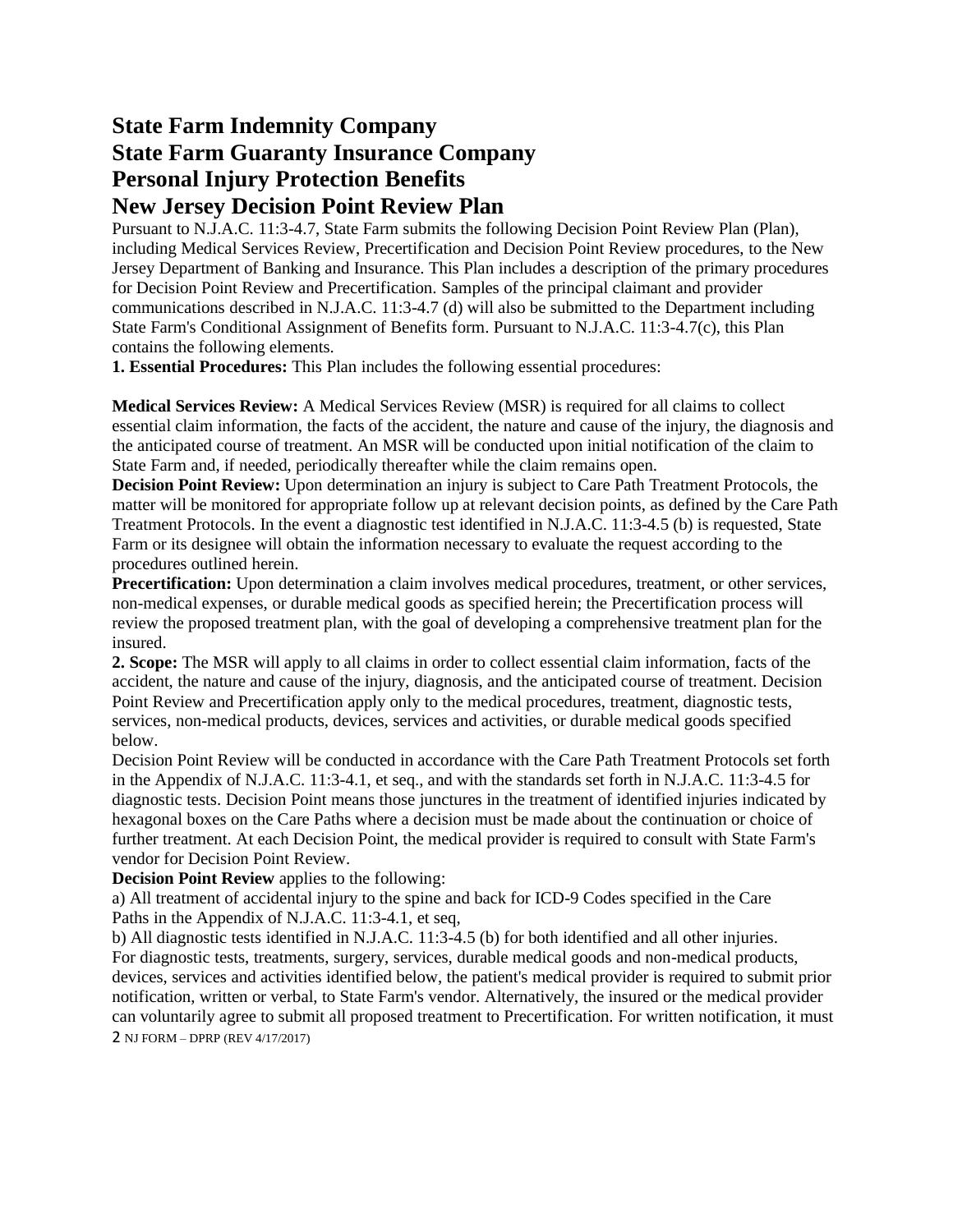be submitted on the Attending Provider Treatment Plan form approved by the NJ Department of Banking and Insurance. Copies of this form can be requested from State Farm by calling 1-888-326-0152 or can be accessed at www.statefarm.com/claims/njpip.htm, www.nj.gov/dobi/aicrapg.htm and www.medlogix.com.

**Precertification** applies to the following:

a) Non-emergency inpatient and outpatient hospital care;

b) Non-emergency surgical procedures;

c) Outpatient care, including follow-up evaluations, for soft tissue/disc injuries of the insured person's neck, back and related structures not included within the diagnoses covered by the Care Paths;

d) Temporomandibular disorders; any oral facial syndrome

e) Carpal tunnel syndrome;

f) Outpatient psychological/psychiatric testing and/or services;

g) Home health care;

h) Durable medical goods with an aggregate cost or monthly rental in excess of \$75.00, including durable medical equipment and associated supplies, prosthetics and orthotics,

i) Non-medical products, devices, services and activities and associated supplies, not exclusively used for medical purposes or as durable medical goods, with an aggregate cost or monthly rental in excess of \$75.00, including but not limited to the following:

1) vehicles

2) modifications to vehicles

3) durable goods

4) furnishings

5) improvements or modifications to real or personal property

6) fixtures

7) spa/gym memberships

8) recreational activities and trips

9) leisure activities and trips

j) Non-emergency medical transportation with a round trip transportation expense in excess of \$75.00;

k) Non-emergency dental restoration;

l) Physical, occupational, speech, cognitive or other restorative therapy, or body part manipulation, including follow up evaluations by the referring physician, except that provided for identified injuries in accordance with Decision Point Review; and

m) Pain management treatment except that provided for identified injuries in accordance with Decision Point Review, including but not limited to the following:

1) Acupuncture

2) nerve blocks

3) manipulation under anesthesia

4) anesthesia when performed in conjunction with invasive techniques

5) epidural steroid injections

6) radio frequency/rhyzotomy

7) narcotics, when prescribed for more than three months

8) biofeedback

9) implantation of spinal stimulators or spinal pumps, and

10) trigger point injections

Decision Point Review/Precertification requirements will not apply to diagnostic tests, treatments or durable medical goods administered or obtained within 10 days of the insured event. However, such items may be reviewed retrospectively and must be medically necessary and as a result of a covered automobile accident in order to be reimbursable. 3 NJ FORM – DPRP (REV 4/17/2017)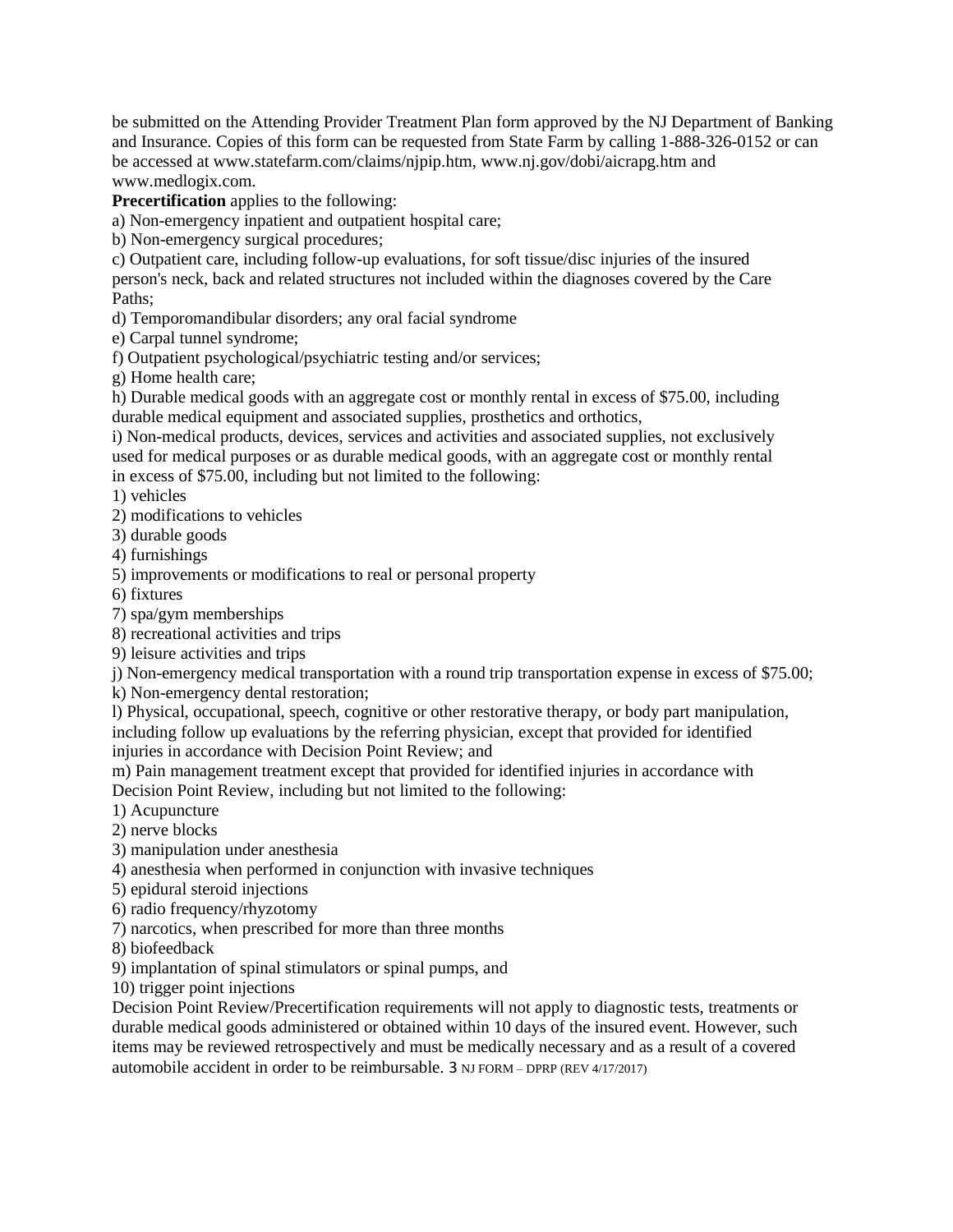**3. Emergency Care:** Emergency care as defined by N.J.A.C. 11:3-4.2 will not be subject to Decision Point

Review or Precertification. However, such care may be reviewed retrospectively and must be medically necessary and as a result of a covered automobile accident in order to be reimbursable.

**4. Notification:** A written summary of this Plan will be mailed to policyholders at policy issuance and renewal.

Upon notification of an injury claim, a claim handler will promptly contact the insured/injured person or designee to explain this Plan, obtain the facts of the accident, description of the injury, site of initial medical care, name of the provider the injured party has selected for further care, and any other information necessary to the complete the MSR and refer the matter to Decision Point Review or Precertification processes for covered conditions. The insured/injured person will be verbally advised of the potential for a co-payment penalty.

The claim handler will mail the insured/injured person a packet of informational materials which includes a letter summarizing the Plan, including the MSR, Decision Point Review and Precertification procedures, the necessary no-fault forms, an introductory letter to the treating physician advising him/her about the Plan requirements, and an authorization for release of medical information. The material will include information on how to contact State Farm's vendor to submit Decision Point

Review/Precertification requests including telephone number, facsimile number and e-mail address and will also explain the circumstances under which a co-payment penalty may apply. Periodic

communication with the insured and the provider will occur as is appropriate for the specific course of treatment.

For purposes of communicating with insureds and providers concerning the administration of this Plan, State Farm may also mean State Farm's vendor.

**5. PIP Vendor:** Means a company we use for utilization management. State Farm has selected Consolidated Services Group (CSG) to be its independent contractor for the medical evaluations concerning this Plan. CSG has provided medical claims service for over 20 years. Its corporate office is located in Lansdale, PA.

A team of specialty specific, board certified, and NJ licensed physicians will function as the Medical Directors for State Farm's Plan. This team consists of physicians with specialty expertise in Cardiology, Chiropractic, Dental, Dermatology, ENT, Gastroentology, General Surgery, Neurology,

Neuropsychology, Neurosurgery, Optometry, Orthopedics, Pain Management, Physiatry, Plastic Surgery, Podiatry, Psychology, Psychiatry, and Urology. CSG will provide a dedicated team of registered nurses and support staff to work with State Farm claims staff to provide Decision Point Review, Precertification and other medical management services as permitted under New Jersey law.

CSG Medical Reviewers will be available from 7:00 am to 7:00 pm Monday-Friday to respond to provider inquiries by phone at 1-877-258-2378. Voice mail and pager contact with CSG on-call personnel will be activated for messages received on Saturdays.

**6. Review Procedure** 

### **A. Medical Services Review**

A Medical Services Review (MSR) is required for all claims to collect essential claim information, the facts of the accident, the nature and cause of the injury, the diagnosis and the anticipated course of treatment. An MSR will be conducted upon initial notification of the claim to State Farm. The insured must provide this information as promptly as possible. Failure to provide this information within 30 days after the accident shall result in the application of a co-payment penalty. 4 NJ FORM – DPRP (REV 4/17/2017)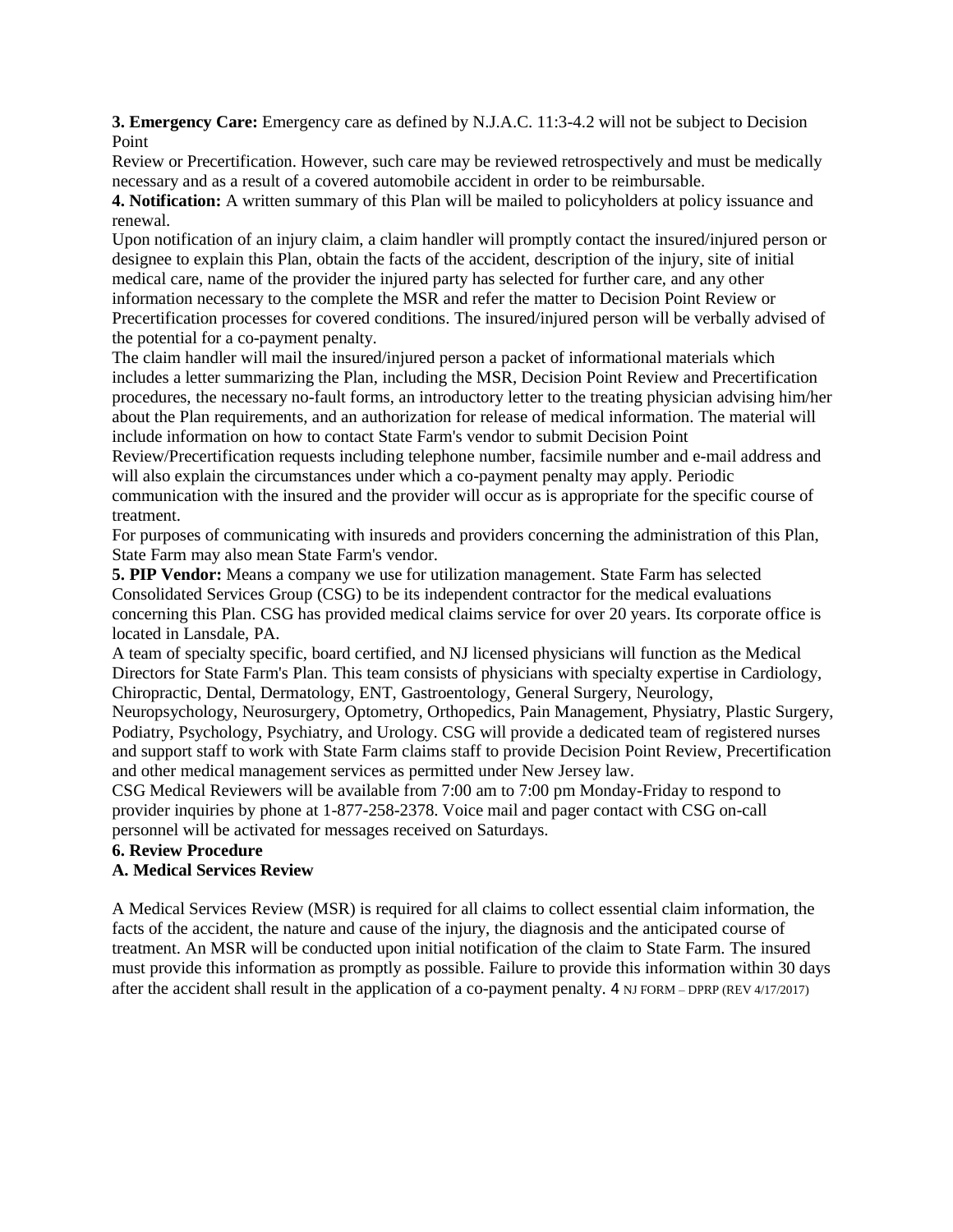Each claim will be initially evaluated through the MSR process to determine whether Decision Point Review or Precertification apply.

After making initial contact with the injured person and obtaining information about the injury, the State Farm claim handler will notify CSG of the essential claim information. Contact with the insured and the medical provider will be coordinated between State Farm and CSG. Based on a completed MSR, a determination will be made as to whether the injury and treatment are subject to Decision Point Review or Precertification. The information required during the initial MSR will include:

 $\Box$  Patient's name, address and phone number

□ □ Patient's social security number, gender, occupation

 $\Box$  Facts of the accident

 $\Box$  Provider(s) name, address, phone number, contact person and specialty

 $\Box$  History of the injury; prior injuries; previous medical history; current clinical findings

 $\Box$   $\Box$  Anticipated course of treatment, including diagnostic testing

**State Farm shall impose an additional co-payment penalty for not providing the information promptly. Such penalties shall result in a reduction in the amount of reimbursement of the eligible charge for medically necessary expenses that are incurred after notification is required and until notification is received. The additional co-payment shall be:** 

**a) 25% when received 30 or more days after the accident; or** 

**b) 50% until notification is received if 60 or more days after the accident.** 

At the request of State Farm or its vendor, an MSR may also occur every 60 days thereafter while the claim remains open to obtain updated information concerning the patient's medical condition.

# **B. Decision Point Review/Precertification**

During Decision Point Review/Precertification, the treating physician has the opportunity to explain any complicating factors which might require additional treatment or provide medical justification for diagnostic testing.

Decision Point Review/Precertification is performed by CSG Medical Reviewers who receive the necessary medical information from the treating provider either by phone, mail, or by electronic transmission, to the extent such information has not already been obtained through the MSR. In order to consider a request for Decision Point Review/Precertification, the following information is required and must be submitted to CSG:

 $\Box$  Provider's name, address, phone number, contact person and specialty

 $\Box$  History of the injury; prior injuries; previous medical history; current clinical findings

-9 diagnosis codes related to this accident

 $\Box$  Results of performed diagnostic testing

 $\Box$  Amount and type of treatment received to date with documented response

 $\Box$  Proposed diagnostic tests, for comparison to criteria contained in N.J.A.C. 11:3-4.5.

□□Proposed course of treatment consistent with subjective and objective findings

 $\Box$   $\Box$  Proposed CPT-4, HCPC's and procedural codes related to the diagnoses, including frequency and duration

 $\Box$ Date of re-evaluation for discharge or anticipated discharge date (Decision Point Review)

 $\Box$  Legible notes (written requests) 5 NJ FORM – DPRP (REV 4/17/2017)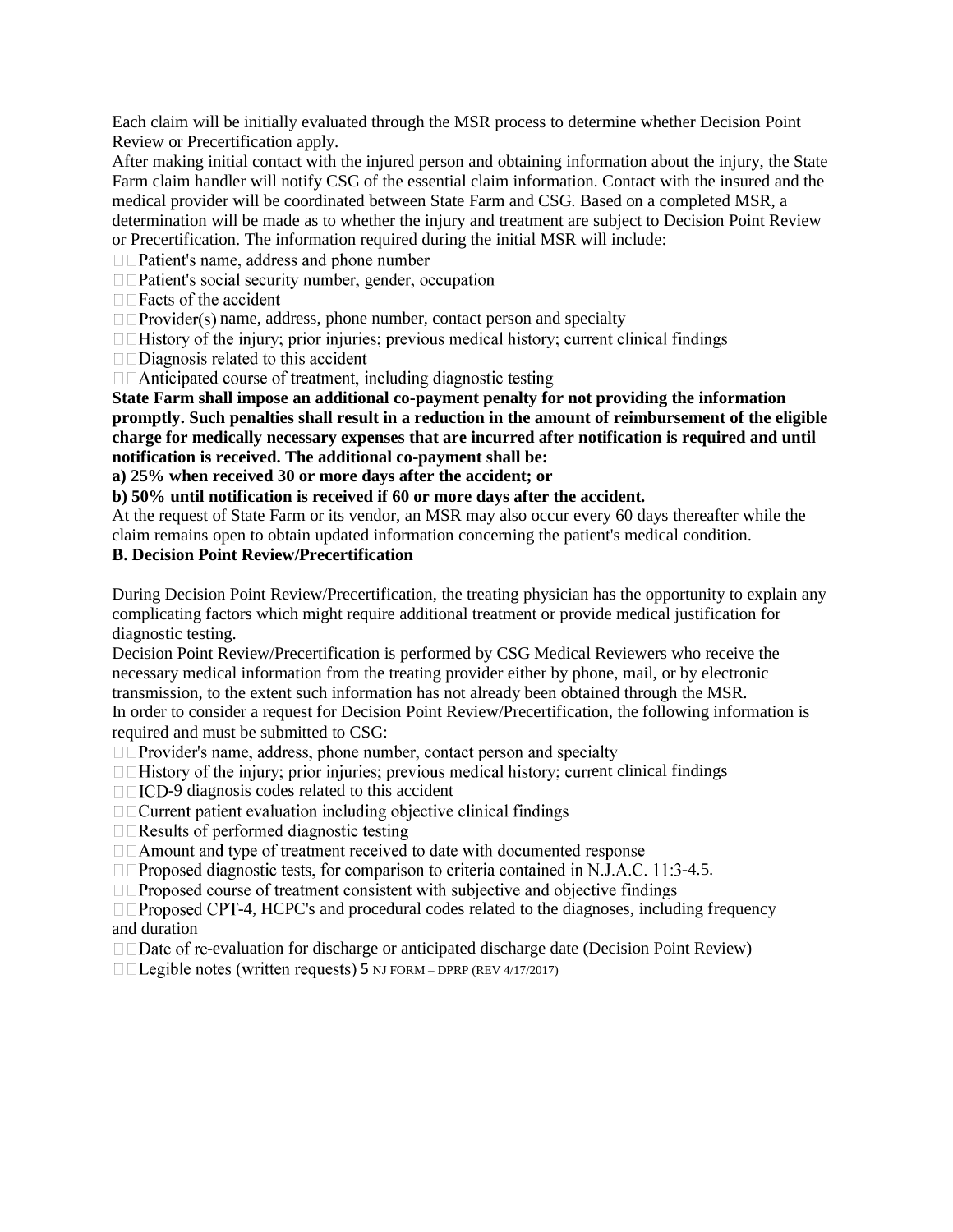For written requests, notification must be submitted on the Attending Provider Treatment Plan form approved by the NJ Department of Banking and Insurance.

This information will be compared to standards of good practice, standard professional treatment protocol and established practice parameters utilized by CSG. The medical necessity of proposed diagnostic tests will be evaluated based on the criteria contained in N.J.A.C. 11:3-4.5.

Attempts will be made to resolve verbal requests for medical services at the time of a provider's contact with CSG. If the request is not resolved at the time of contact, however, a written response will be sent within three (3) business days after receipt of the request.

All responses to requests for services, written or verbal, will be communicated in writing. A Decision Point Review/Precertification Evaluation letter confirming CSG's evaluation of the treatment or test will be sent to the patient, the treating provider, and State Farm within three (3) business days after receipt of the request for Decision Point Review/Precertification. In some cases, if additional information is required to process the request, it will be specifically identified in the evaluation letter. The provider and patient will be advised:

1. The request was evaluated as medically necessary, or

2. There was insufficient information provided to process the request, or

if the CSG Medical Reviewer and the treating provider cannot agree on treatment, services, tests, goods, or non-medical expenses, a Medical Director will review all appropriate documents and make an evaluation. The provider and patient will then be advised:

3. The request was evaluated as medically necessary, or

4. The request was evaluated as not medically necessary, or

5. The request was evaluated as not medically necessary and modified, or

6. There was insufficient information provided to process the request.

If a treatment plan, medical procedure, non-medical product, device, service and activity, durable medical goods, or diagnostic test other than those listed in 11:3-4.5 (a) is evaluated as not medically necessary or is modified, that evaluation is always made by a physician. In the case of treatment prescribed by a dentist, the evaluation is made by a dentist.

Written notification of the Medical Directors evaluation will be made within three (3) business days after receipt of the initial request or after receipt of a subsequent submission of information.

If State Farm or CSG fails to respond to a request for Decision Point Review/Precertification within three (3) business days, the treatment or test may proceed (without application of a co-payment penalty) until State Farm or CSG notifies the provider of the evaluation results.

If the Medical Director determines the supporting medical information is insufficient to render an opinion as to the medical necessity of the request, the scheduling of an independent medical examination may be requested (see Section 10).

The Decision Point Review/Precertification evaluation shall be based exclusively on medical necessity and shall not encourage over or under-utilization of the treatment or test. The treating provider shall provide information on the diagnosis and proposed plan of treatment, including the clinically supported findings that are the basis for the treating provider's determination that the treatment, diagnostic test, services, goods, or further treatment is necessary and that the injury is causally related to the motor vehicle accident. Providers will be encouraged to provide a comprehensive treatment plan of care for patients to minimize the need for piecemeal review. 6 NJ FORM – DPRP (REV 4/17/2017)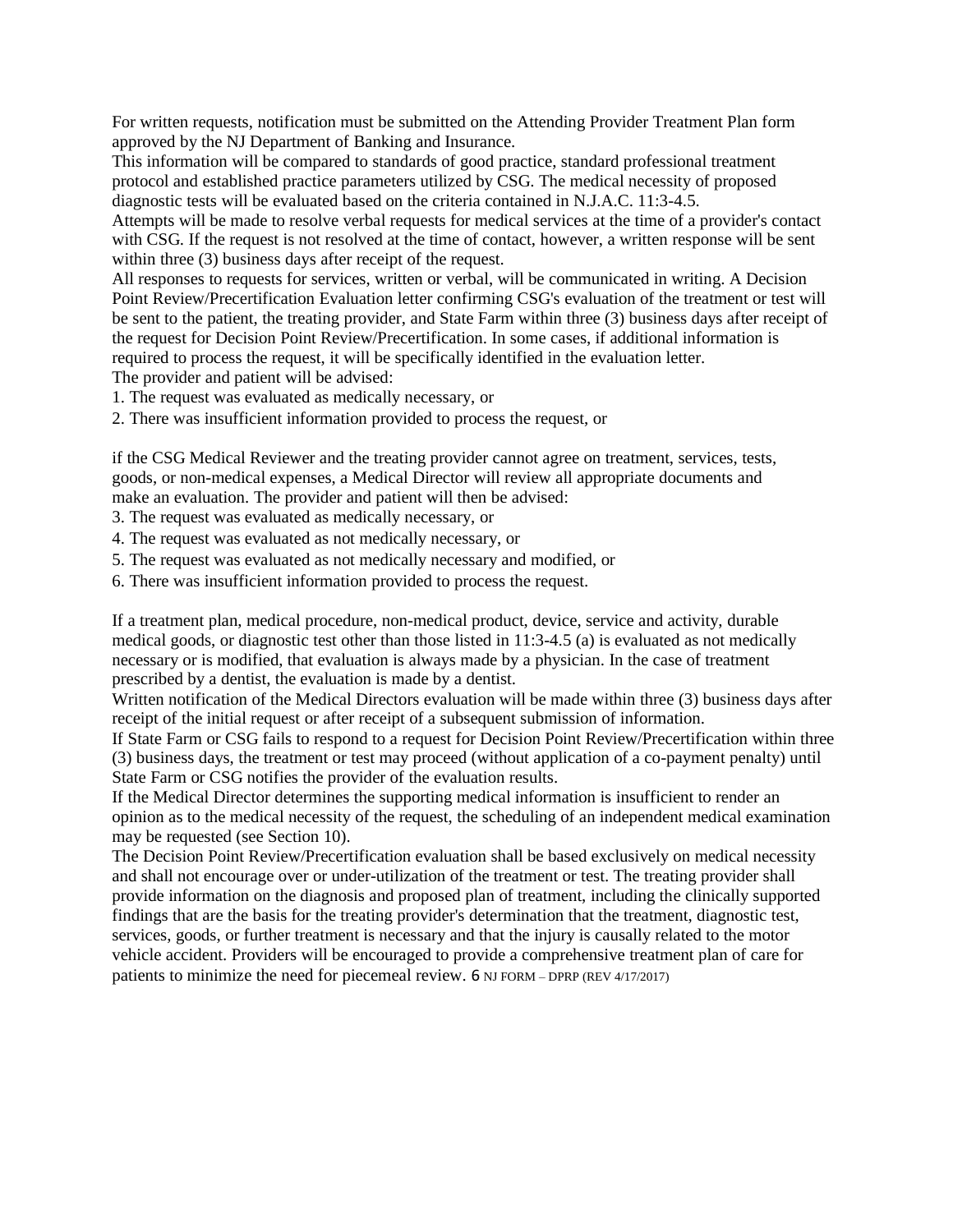State Farm will not retrospectively deny payment for treatment, services, diagnostic testing, durable medical goods or non-medical expenses on the basis of medical necessity where a Decision Point Review or Precertification request for that treatment or testing was properly submitted to CSG unless the request involved fraud or misrepresentation, as defined in N.J.A.C. 11:16-6.2, by the provider or the person receiving the treatment, diagnostic testing or durable medical goods. All billing, however, will be subject to billing and coding guidelines established by the American Medical Association, outlined in the Current Procedural Terminology (CPT) guide, and the provisions of N.J.A.C. 11:3-29.

The Decision Point Review/Precertification evaluation is strictly a review of medical necessity by CSG on State Farm's behalf. Reimbursement for the expenses of medically necessary care is subject to the provisions of the auto insurance policy and New Jersey law including deductibles, co-payments, policy limits and the medical fee schedule. Reimbursement is also subject to a determination apart from medical necessity that the care is for injuries caused by a covered accident.

# **C. State Farm Close of Business for Submission**

State Farm's close of business is 7:00 PM EST Monday through Friday (excluding legal holidays). Requests must be submitted by close of business to be considered received on that business day. Requests received after close of business will be considered received on the next business day. See definition of "Days" in N.J.A.C. 11:3-4.2.

#### **7. Internal Appeals Procedures**

Under State Farm's Conditional Assignment of Benefits, the provider shall be required to utilize the Internal Appeals process before submitting the disputes to Personal Injury Protection Dispute Resolution under N.J.A.C. 11:3-5, et seq.

To file a Pre-Service Appeal, the provider must complete and submit the Pre-Service Appeal form and any supporting documentation to CSG via fax at **(856) 910-2501** or mail at 300 American Metro Blvd, Suite 170, Hamilton, NJ 08619.

For Post Service Appeals, the provider must complete the Post Service Appeal form and select a physician to review the dispute from a list maintained by CSG. If the provider does not select a reviewing physician, one will be selected on the provider's behalf. The appeal form and any supporting documentation must be submitted to State Farm Claims, P.O. Box 106170, Atlanta, GA 30348-6170 or by fax at (844) 218-1140. The decision by the reviewing physician is non-binding to all parties. As per 11:3-4.7B - Requirements for insurer internal appeals procedures:

 $\Box$  State Farm only requires a one-level appeal procedure for each appealed issue before making a request for alternate dispute resolution in accordance with N.J.A.C. 11:3-15. That is, each issue shall only be required to receive one internal appeal review by the insurer prior to making a request for alternate dispute resolution. An appeal of the denial of a medical procedure, treatment, diagnostic test, other service, and/or durable medical equipment on the grounds of medical necessity is a different issue than an appeal of what the insurer should reimburse the provider for that same service.

 $\Box$  There are two types of internal appeals and a separate and distinct form is available for each type of appeal:

1. Pre-service: Appeals of decision point review and/or precertification denials or modifications prior to the performance or issuance of the requested medical procedure, treatment, diagnostic test, other service and/or durable medical equipment (collectively known as "services"); and

2. Post-service: Appeals subsequent to the performance or issuance of the services.

 $\Box$  Both the New Jersey PIP Pre-Service Appeal Form and the New Jersey PIP Post Service Appeal Form can be found on the NJ Department of Banking and Insurance website or at State Farm's website, www.statefarm.com/claims/njpip.htm , or upon request from State Farm by calling 1-888-326-0152. The list of physician reviewers is available at CSG's website, www.medlogix.com , or upon request from State Farm or CSG. 7 NJ FORM – DPRP (REV 4/17/2017)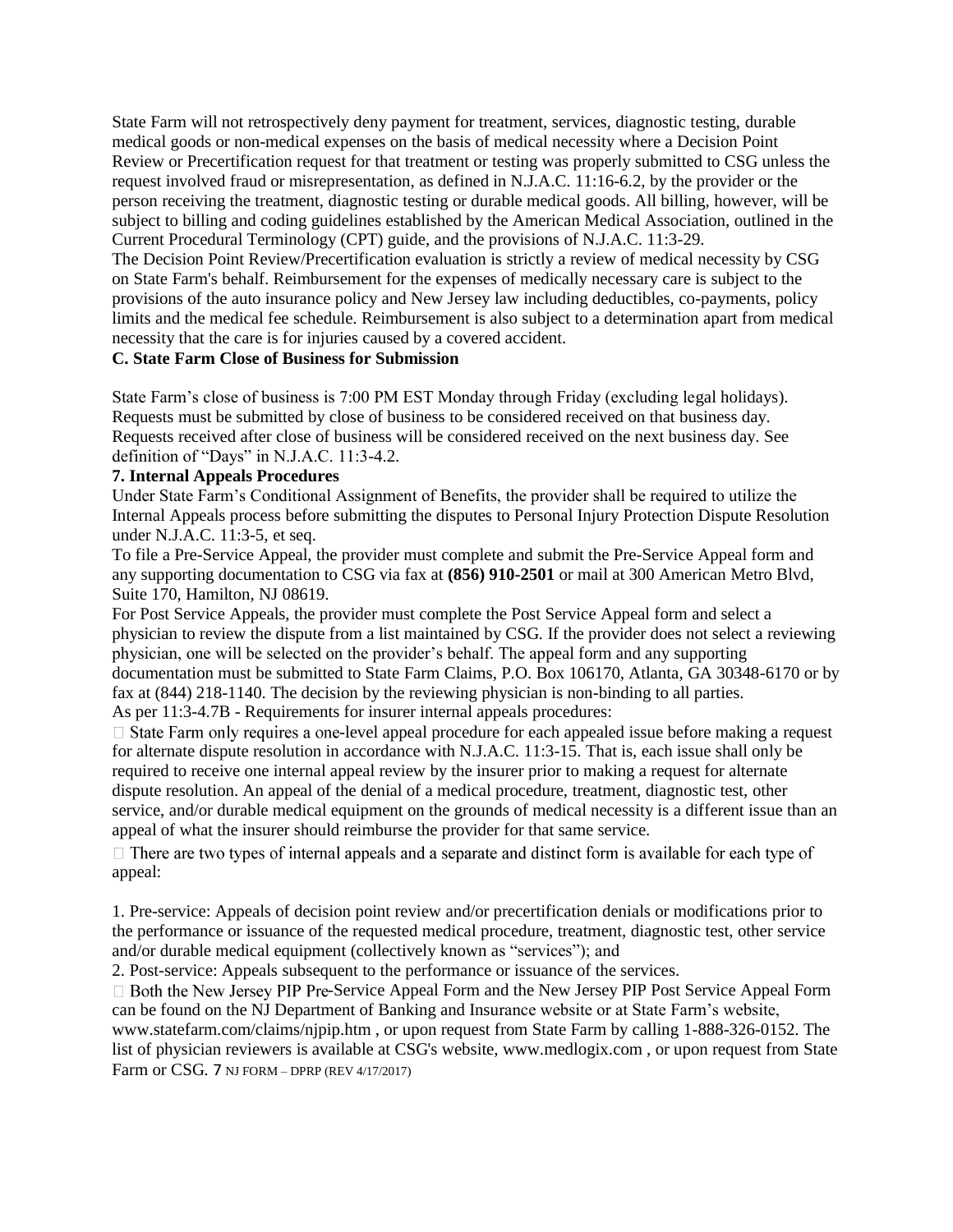$\Box$  A pre-service appeal shall be submitted no later than 30 days after receipt of a written denial or modification of requested services.

 $\Box$  A post-service appeal shall be submitted at least 45 days prior to initiating alternate dispute resolution pursuant to N.J.A.C. 11:3-5 or filing an action in Superior Court.

 $\Box$  Decisions on pre-service appeals shall be issued by the insurer to the provider who submitted the appeal no later than 14 days after receipt of the pre-service appeal form and any supporting documentation.

 $\Box$  Decisions on post-service appeals shall be issued by the insurer to the provider who submitted the appeal no later than 30 days after receipt of the appeal form and any supporting documentation.

 $\Box$  Nothing in this section shall be construed so as to require reimbursement of services that are not medically necessary or to prevent the application of the penalty co-payments in N.J.A.C. 11:3-4.4(e), (f) and  $(g)$ .

The Internal Appeals process is an attempt to resolve disputes directly between State Farm and the provider. Providers who retain counsel to assist them in the Internal Appeals process do so strictly at their own expense. State Farm will not reimburse providers for their counsel fees or any other costs regardless of the outcome of the process.

## **8. Personal Injury Protection Dispute Resolution:** A PIP dispute, as defined by N.J.A.C. 11:3-5, may be

submitted to Personal Injury Protection (PIP) Dispute Resolution in accordance with the State Farm Auto policy. PIP Dispute Resolution shall be conducted in accordance with the procedures set forth in N.J.A.C. 11:3-5, including any amendments. The final determination made by the dispute resolution professional shall be binding upon the parties, but subject to clarification / modification and / or appeal as provided by the rules of the dispute resolution organization, and / or vacation, modification or correction by the Superior Court in an action filed pursuant to N.J.S.A 2A:23A-13 for review of the award.

Under State Farm's Conditional Assignment of Benefits, after exhausting the Internal Appeals process, a provider must submit any PIP dispute, as defined by N.J.A.C. 11:3-5, to PIP Dispute Resolution in accordance with this Plan.

**9. Independent Medical Examinations:** An exam scheduled pursuant to this Plan is intended to provide a

timely review of proposed medical care. If a physical/mental examination of the injured person is requested pursuant to this Plan, State Farm, or its designated vendor, will notify the injured person or his or her designee of the time, date, and place of examination. A notice will also be sent to all known providers treating the injured person advising of the examination and consequences for repeated unexcused failures to attend on the part of the patient. The appointment for the physical examination will be scheduled within seven (7) calendar days of receipt of the request for Decision Point Review/Precertification unless the injured person agrees to extend the time period. The medical examination will be conducted by a practitioner in the same discipline as the treating provider and at a location reasonably convenient to the injured person. Upon request of State Farm, or its designated vendor, the injured person will provide medical records and other pertinent information to the practitioner conducting the medical examination no later than at the time of the examination. State Farm will schedule the physical/mental examination to occur during the first thirty-five (35) calendar days after CSG's receipt of the Decision Point Review/Precertification request. Once the exam is attended, State Farm, or its designated vendor, will promptly notify the injured person or his or her designee and the treating provider whether the request was evaluated as medically necessary, but no later than three (3) business days after the examination. If the examining provider prepares a written report concerning the examination, the injured person or his or her designee shall be entitled to a copy and may request one from State Farm. 8 NJ FORM – DPRP (REV 4/17/2017)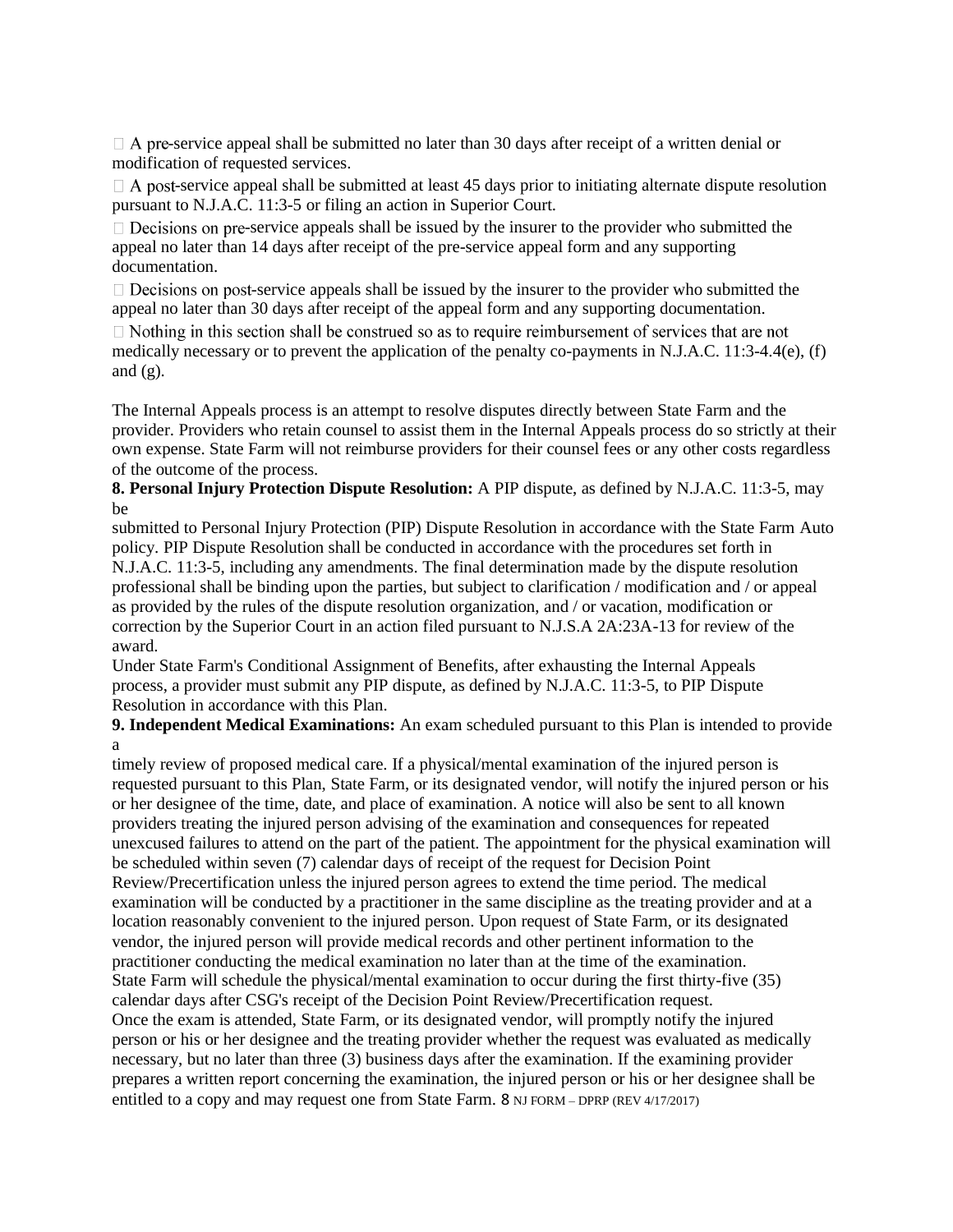Failure to attend the physical/mental examination scheduled to occur within thirty-five (35) calendar days from CSG's receipt of the Decision Point Review/Precertification request will be **excused** if the injured person notifies State Farm or CSG at least three (3) business days before the examination date of his or her inability to attend the exam. Another exam will then be scheduled to occur within the thirty- five (35) calendar days.

Failure to attend a physical/mental examination scheduled to occur within thirty-five (35) calendar days from CSG's receipt of the Decision Point Review/Precertification request will be **unexcused** if the injured person does not notify State Farm or CSG at least three (3) business days before the examination date of his or her inability to attend the exam.

Failure to attend a physical/mental examination rescheduled to occur more than thirty-five (35) calendar days from CSG's receipt of the Decision Point Review/Precertification request will be **unexcused**.

If the injured person has two or more unexcused failures to attend a scheduled examination, State Farm will deny payment for treatment, diagnostic testing and durable medical goods provided on or after the date of the second unexcused failure to attend. State Farm's denial will apply to treatment, diagnostic testing and durable medical goods relating to the diagnosis code(s) and corresponding family of codes associated with the Decision Point Review/Precertification request that necessitated the scheduling of the physical/mental examination.

In such cases, notification will be sent to the injured person or his or her designee and all known providers treating the injured person. The notification will advise that all future treatment, diagnostic testing and durable medical equipment associated with the diagnosis  $code(s)$ , and corresponding family of codes, contained in the request or Attending Provider Treatment Plan form will be ineligible for payment.

# **10. Voluntary Networks**

For non-emergency benefits, certain goods and services may be secured through State Farm or its designated voluntary network. These goods and services include:

a) Durable Medical Goods with an aggregate cost or monthly rental in excess of \$75, including durable medical equipment and supplies, prosthetics and orthotics

- b) Magnetic Resonance Imagery
- c) Computer Assisted Tomography
- d) Ambulatory Surgical Center

The availability of voluntary networks does not waive the requirement for Decision Point Review and Precertification of goods or services as provided under this Plan. (See Section 12 for applicable penalty for non-compliance.)

**A 30% penalty shall apply if goods or services, available through State Farm or its voluntary network, are not procured through our designated vendor's network. This penalty is in addition to any other policy or statutory deductible, co-payment and penalty applicable under this Plan and State Farm Auto policy.** 

The injured person or his or her designee will receive a written summary of State Farm's Decision Point Review Plan including the availability of Networks and the penalty assessed for failure to utilize the Networks upon the notification of an injury claim.

In addition, when CSG receives a request for goods and/or services, the patient and provider will receive a Decision Point Review/Precertification Evaluation letter advising if the request was evaluated as medically necessary. The Evaluation letter will also advise the patient of options available 9 NJ FORM – DPRP (REV 4/17/2017)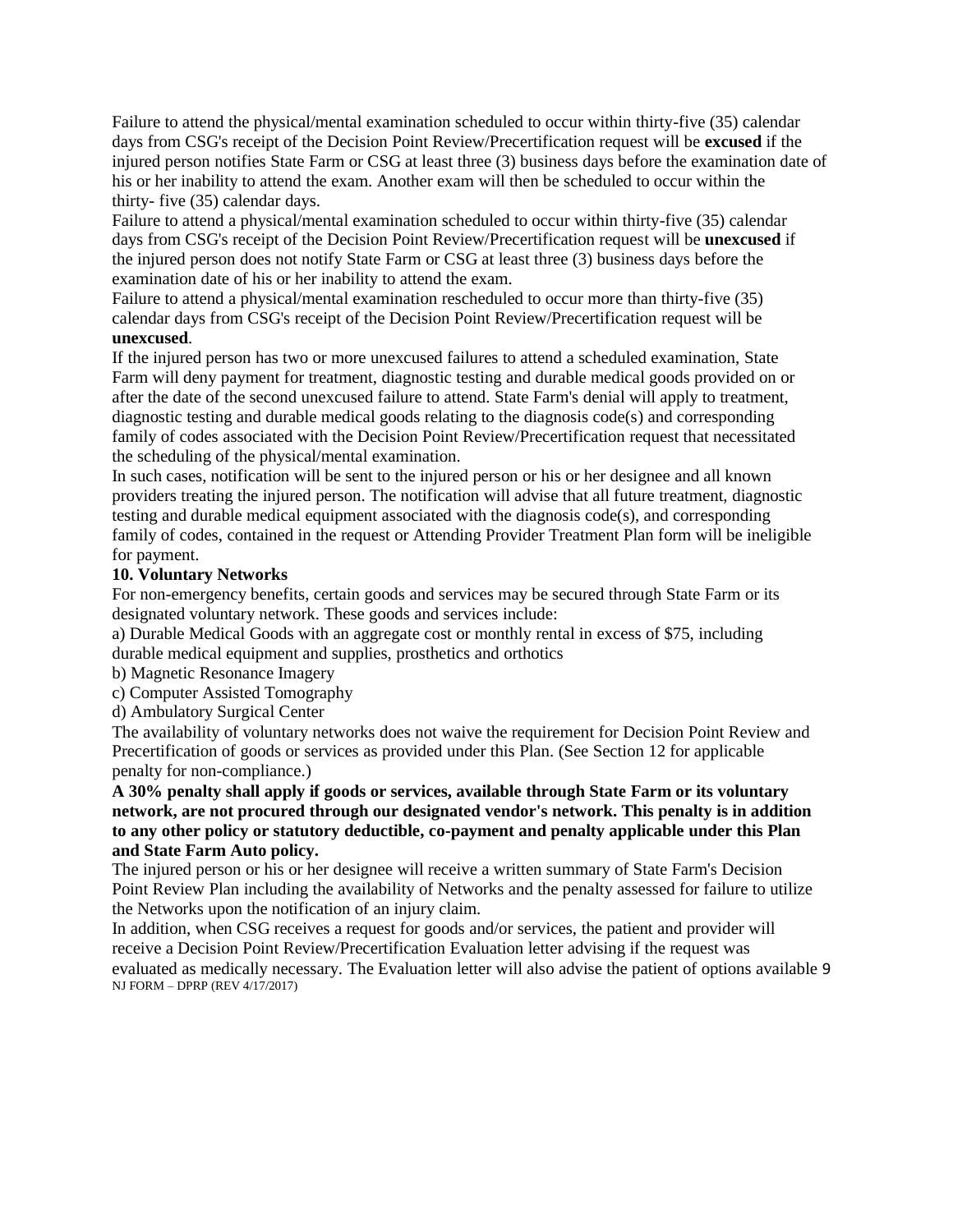to receive in-network services, and an explanation of the 30% co-payment penalty that may apply for failure to obtain these goods or services from an in-network facility.

For information regarding available network facilities, the injured party or his or designee and the treating medical provider may contact State Farm, access CSG's website at www.medlogix.com or call CSG at 1-877-258-2378.

**11. Penalties:** The co-payment penalties described under this section are in addition to any other policy or statutory co-payment/penalty applicable under your policy.

a) State Farm shall assess an additional co-payment penalty for not providing the required MSR information within 30 days of the loss. Penalties will be assessed as follows:

1. For failure to provide information timely, such penalties shall result in a reduction in the amount of reimbursement of the eligible charge for medically necessary expenses incurred more than 30 days after the accident and until notification is received. The additional co-payment shall be:

i. 25% when received more than 30 after the accident; or

ii. 50% until notification is received if 60 or more days after the accident;

b) State Farm shall assess an additional co-payment penalty for medically necessary diagnostic tests, treatments, surgery, services, durable medical goods and non-medical products, devices, services and activities that are incurred without first complying with the provisions of this Plan. The treating provider's non-compliance with the provisions of this Plan may trigger this additional co-payment penalty. No penalty under this provision will be applied within the first 10 days after the accident.

Noncompliance, which shall result in the imposition of a 50% co-payment penalty, includes any of the following:

1. Failure to follow the Precertification requirements of this Plan.

2. Failure to follow the Decision Point Review requirements of this Plan.

3. Failure to provide clinically supported findings that support the medical procedures,

treatment, diagnostic tests, services, non-medical products, devices, services and activities, or durable medical goods at the time of the request for Decision Point Review/Precertification.

The 50% co-payment shall apply to the eligible charge for medically necessary diagnostic tests, treatments or durable medical goods that were provided between the time notification to CSG was required and the time that proper notification is made and State Farm or CSG has an opportunity to respond in accordance with this Plan.

Non-compliance, which shall result in the imposition of a 30% co-payment penalty, includes any of the following:

1. Failure to secure durable medical goods from State Farm or its designated vendor(s).

2. Failure to secure specified diagnostic imaging/testing from State Farm or its designated

vendor(s).

**12. Assignments:** As a condition of the assignment of benefits, the treating medical provider or provider of

service benefits agrees to comply with all the procedures of the Plan. The provider also agrees to initiate all

Precertification and Decision Point Review requests as required by the Plan. In the event the provider fails to

comply with the conditions of the Plan, and such failure results in the imposition of a copayment penalty, the

provider will hold the patient harmless for such co-payment penalty insofar as the provider will not seek payment from the patient for any unpaid portion of the medical services arising from such co-payment 10 NJ FORM – DPRP (REV 4/17/2017)